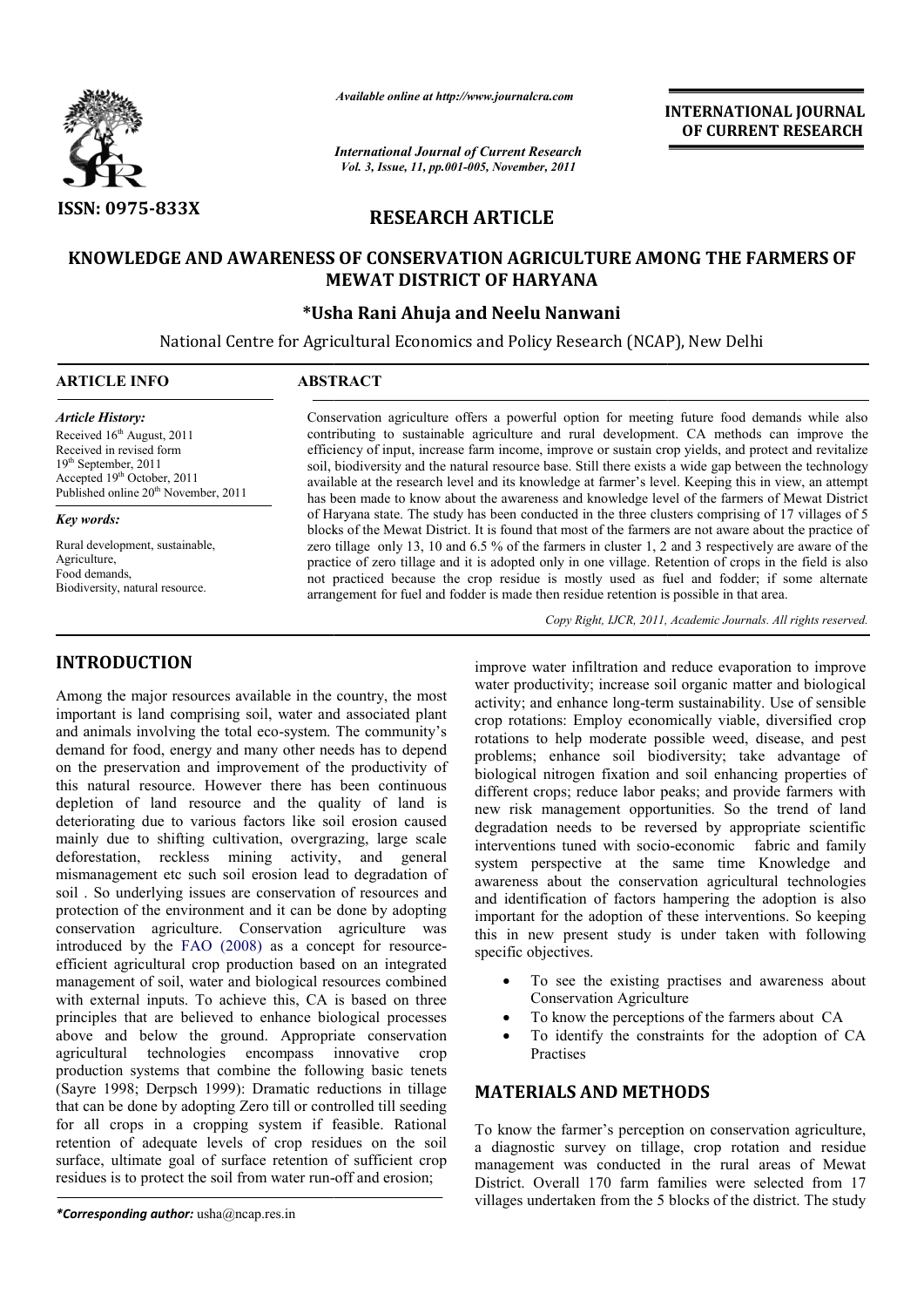villages were categorized in three clusters on the basis of interventions to be given. Primary data on various aspects of tillage; crop rotation and residue management were collected from the respondents of different farm size (small, medium and large) groups through PRA technique and well structured schedule. Simple tabular analysis has been done for this purpose

## **RESULTS AND DISCUSSION**

Information on the three basic aspects namely Zero tillage, retention of crop residue and crop rotation of conservation agriculture have been analysed and given in this section.

| Table 1: Farmer's Awareness & Extent of Adoption in Mewat: |  |  |  |  |  |  |  |  |  |
|------------------------------------------------------------|--|--|--|--|--|--|--|--|--|
|------------------------------------------------------------|--|--|--|--|--|--|--|--|--|

|                   | No. of farmers |          |  |  |  |
|-------------------|----------------|----------|--|--|--|
| Village           | Awareness      | Adoption |  |  |  |
| <b>Cluster 1</b>  |                |          |  |  |  |
| Dalawaas          | 0              | 0        |  |  |  |
| Nangal Mubarakpur | 1              | 0        |  |  |  |
| Khori             | 0              | 0        |  |  |  |
| Padheni           | $\theta$       | 0        |  |  |  |
| Sunari            | $\theta$       | 0        |  |  |  |
| Agon              | 2              | 0        |  |  |  |
| Indari            | $\overline{7}$ | 4        |  |  |  |
| Sulela            | 2              | 0        |  |  |  |
| Ghagus            | $\theta$       | 0        |  |  |  |
| Total             | 12             | 4        |  |  |  |
| <b>Cluster 2</b>  |                |          |  |  |  |
| Chapeda           | 1              | 0        |  |  |  |
| Badarpur          | 3              | 0        |  |  |  |
| Maroda            | 0              | 0        |  |  |  |
| Jharpadi          | 1              | 0        |  |  |  |
| Singlehedi        | 0              | 0        |  |  |  |
| Total             | 5              | 0        |  |  |  |
| Cluster 3         |                |          |  |  |  |
| Mundheta          | 1              | 0        |  |  |  |
| Rahapua           | 1              | 0        |  |  |  |
| Gumat Bihari      | 0              | 0        |  |  |  |
| Total             | $\overline{c}$ | 0        |  |  |  |



observed that most of the farmers are not aware about the practice of zero tillage only 13, 10 and 6.5 % of the farmers in



cluster 1, 2 and 3 respectively are aware of the practice of zero tillage. As far as its adoption is concerned, it can be seen from the table that Indari is the only village where farmers have adopted the practice with the extent of adoption being 33% covering an average area of 10 acres. Indari can therefore be used as a base for improving the awareness of the technology among fellow farmers and its adoption can be increased by making custom hiring facility available on easy terms and conditions.

**Retention of crop residue:** Retention of crop residue in the field is an important practice among the practices of conservation agriculture. It has been found in this study that farmers are not retaining crop residue in their fields, they are using it in other various uses undermining the benefits of retaining crop residue in the field. The following pie charts show the various uses of crop residue in the selected farm fields in Mewat: Around 16% of the farmers in Mewat sell pearl millet straw with 58% of the farmers using it as dry fodder for livestock. Further, 15% of the farmers partly sell it and partly use it as fodder for livestock. Sorghum straw, on the other hand, is mainly being used by 83% of the farmers as green fodder for livestock. Wheat straw is also being used mainly as dry fodder for livestock with 29% of the farmers using it partly as fodder and partly for the purpose of sale. Wheat straw is also being burnt and left on the field by some of the farmers. Mustard straw is mainly used as household fuel by 38% of the farmers with 14% of the households simply collecting the straw. Collection in Mewat takes the form of payment made to hired labour in kind. Around 13% of the farmers are selling mustard straw.It is also being used for the roofing by some of the farmers.On the basis of the information given in these pie charts it can be inferred that if some alternate arrangement of fuel and fodder can be made then farmers can retain their crop residues in their fields because there isa acute shortage of fuel and fodderin this area.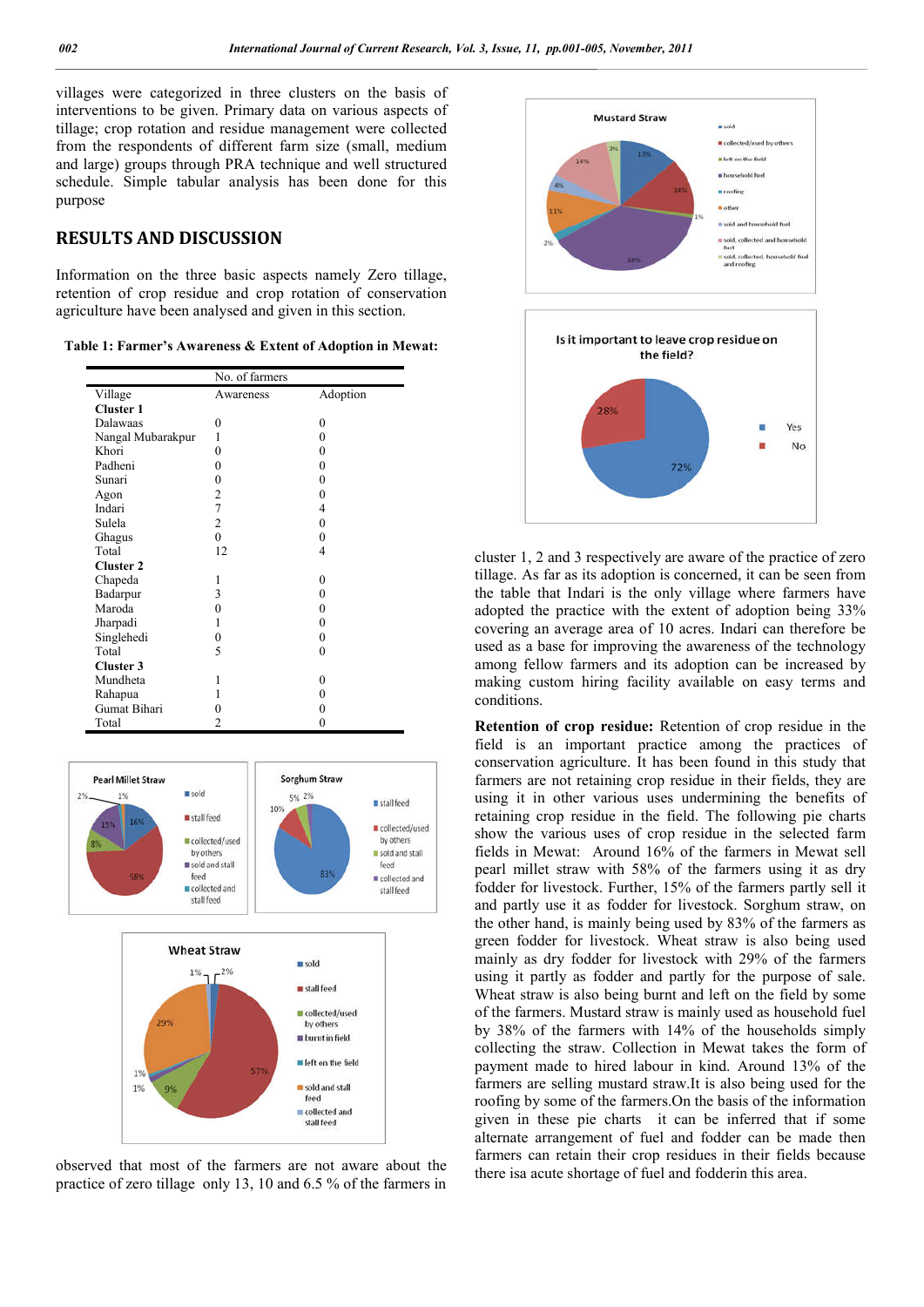|                  | Area sown per household (acres) |                  |                  |                  |                  |                  |       |              |              |              |
|------------------|---------------------------------|------------------|------------------|------------------|------------------|------------------|-------|--------------|--------------|--------------|
|                  | Kharif                          |                  |                  |                  | Rabi             |                  |       |              |              |              |
|                  |                                 | Cereals          |                  | Oil              | Pulses           | Vegetables       |       | Cereals      |              | Vegetables   |
| Village          |                                 |                  |                  | seeds            |                  |                  |       |              |              |              |
|                  | Pearl Millet                    | Sorghum          | Paddy            | Sesame           |                  |                  | Wheat | Mustard      | Barley       |              |
| Cluster1         |                                 |                  |                  |                  |                  |                  |       |              |              |              |
| Dalawaas         | 4.1                             | 0.4              | $\mathbf{0}$     | 0.2              | $\mathbf{0}$     | 0.1              | 4.3   | 4.2          | $\mathbf{0}$ | $\theta$     |
| Nangal .M        | 5.6                             | 0.7              | $\theta$         | 0.9              | 0.15             | 0.3              | 3.7   | 6.8          | 0.3          | 0.5          |
| Khori            | 4.4                             | 0.2              | $\mathbf{0}$     | $\mathbf{0}$     | $\mathbf{0}$     | 1.7              | 5.1   | 2            | $\theta$     | $\theta$     |
| Padheni          | 6.5                             | 0.5              | $\theta$         | 0.2              | 0.4              | $\boldsymbol{0}$ | 6.5   | 4.7          | $\theta$     | $\theta$     |
| Sunari           | 4.5                             | $\boldsymbol{0}$ | 0.2              | $\mathbf{0}$     | $\boldsymbol{0}$ | $\boldsymbol{0}$ | 4.8   | 4.4          | $\theta$     | $\theta$     |
| Agon             | 0.9                             |                  | $\theta$         | $\mathbf{0}$     | $\theta$         | 1.1              | 2.7   | 0.9          | $\theta$     | 1.8          |
| Indari           | 1.1                             | 0.5              | 7.5              | $\mathbf{0}$     | $\theta$         | $\Omega$         | 10.9  | 1.6          | $\theta$     | $\theta$     |
| Sulela           | 3.2                             | 0.7              | $\mathbf{0}$     | $\boldsymbol{0}$ | 0.2              | 0.6              | 3.8   | 2.2          | $\mathbf{0}$ | $\mathbf{0}$ |
| Ghagus           | $\overline{2}$                  | 0.9              | $\mathbf{0}$     | $\mathbf{0}$     | $\theta$         | $\mathbf{0}$     | 2.2   | 6.2          | $\theta$     | $\theta$     |
| <b>Cluster 2</b> |                                 |                  |                  |                  |                  |                  |       |              |              |              |
| Chapeda          | 0.7                             | 0.9              | $\mathbf{0}$     | $\boldsymbol{0}$ | 0.2              | $\mathbf{0}$     | 1.2   | 0.9          | 0.6          | $\theta$     |
| Badarpur         | 0.8                             | 0.9              | $\Omega$         | $\mathbf{0}$     | $\theta$         | $\theta$         | 1.4   | 0.9          | $\theta$     | $\mathbf{0}$ |
| Maroda           | 0.9                             | 0.6              | $\mathbf{0}$     | $\mathbf{0}$     | $\boldsymbol{0}$ | $\boldsymbol{0}$ | 1.5   | 0.6          | $\theta$     | $\mathbf{0}$ |
| Jharpadi         | 2.5                             | 0.6              | $\mathbf{0}$     | $\boldsymbol{0}$ | 0                | 0                | 3.1   | 2.3          | $\mathbf{0}$ | $\mathbf{0}$ |
| Singlehedi       | 1.1                             | 1.1              | $\mathbf{0}$     | $\boldsymbol{0}$ | $\mathbf{0}$     | $\mathbf{0}$     | 2.4   | $\mathbf{0}$ | $\mathbf{0}$ | $\mathbf{0}$ |
| Cluster3         |                                 |                  |                  |                  |                  |                  |       |              |              |              |
| Mundheta         | 0.4                             | 0.9              | 0.3              | $\boldsymbol{0}$ | 0.3              | 0.83             | 2.5   | 0.2          | $\mathbf{0}$ | 0.2          |
| Rahapua          | 1.9                             | 1.5              | $\boldsymbol{0}$ | $\boldsymbol{0}$ | $\boldsymbol{0}$ | 0.2              | 3.5   | 1.3          | $\mathbf{0}$ | $\mathbf{0}$ |
| Gumat            | 2.4                             | 0.2              | $\Omega$         | $\mathbf{0}$     | $\theta$         | 0.7              | 3.2   | 0.3          | $\theta$     | 0.3          |
| Bihari           |                                 |                  |                  |                  |                  |                  |       |              |              |              |

### **Table 2 : Crop wise area sown in different study villages (Acres/ household)**

## **Table 3: Prevalent cropping patterns in the study villages**

|                   | Cropping Pattern                                                                 |                                                |  |  |  |  |
|-------------------|----------------------------------------------------------------------------------|------------------------------------------------|--|--|--|--|
| Village           | Cropping Pattern 1                                                               | Cropping Pattern 2                             |  |  |  |  |
| <b>Cluster 1</b>  |                                                                                  |                                                |  |  |  |  |
| Dalawaas          | Pearl Millet-Wheat                                                               | Fallow-Mustard                                 |  |  |  |  |
| Nangal Mubarakpur | Pearl millet, Sesame-Wheat                                                       | Pearl Millet/Fallow-                           |  |  |  |  |
| Khori             | Mustard<br>Pearl Millet-Wheat<br>Kharif Vegetables<br>(cluster bean)-<br>Mustard |                                                |  |  |  |  |
| Padheni           | Pearl Millet-Wheat                                                               | Fallow-Mustard                                 |  |  |  |  |
| Sunari            | Pearl Millet-Wheat                                                               | Fallow-Mustard                                 |  |  |  |  |
| Agon              | Pearl Millet, Sorghum, Kharif<br>vegetables (onion) Wheat                        | Fallow-Mustard,<br>Rabi vegetables<br>(carrot) |  |  |  |  |
| Indari            | Paddy-Wheat                                                                      | Nil                                            |  |  |  |  |
| Sulela            | Pearl Millet-Wheat                                                               | Fallow-Mustard                                 |  |  |  |  |
| Ghagus            | Pearl Millet, Sorghum-Wheat                                                      | Fallow-Mustard                                 |  |  |  |  |
| <b>Cluster 2</b>  |                                                                                  |                                                |  |  |  |  |
| Chapeda           | Pearl Millet, Sorghum-Wheat                                                      | Fallow-Mustard                                 |  |  |  |  |
| Badarpur          | Pearl Millet, Sorghum- Wheat                                                     | Fallow-Mustard                                 |  |  |  |  |
| Maroda            | Pearl Millet, Sorghum- Wheat                                                     | Fallow-Mustard                                 |  |  |  |  |
| Jharpadi          | Pearl Millet, Sorghum-Wheat                                                      | Fallow-Mustard                                 |  |  |  |  |
| Singlehedi        | Pearl Millet, Sorghum- Wheat                                                     | Nil                                            |  |  |  |  |
| Cluster 3         |                                                                                  |                                                |  |  |  |  |
| Mundheta          | Sorghum, Kharif vegetables (mix<br>varieties) Wheat                              | Nil                                            |  |  |  |  |
| Rahapua           | Pearl Millet, Sorghum- Wheat                                                     | Fallow-Mustard                                 |  |  |  |  |
| Gumat Bihari      | Pearl Millet, Kharif vegetables-<br>Wheat                                        | Nil                                            |  |  |  |  |

# **Table4: Farmers practicing diversified farming in Mewat**

| Village           | No of Farmers | Diversification                      | Reason for diversification                         |
|-------------------|---------------|--------------------------------------|----------------------------------------------------|
| <b>Dalawaas</b>   |               | Sesame and bottle gourd              | Higher rate in the market                          |
| Nangal Mubarakpur |               | Tomato, Brinjal and Cucumber English | Vegetable cultivation is highly profitable         |
|                   |               | Skinny (kakri)                       |                                                    |
| Nangal Mubarakpur |               | Moth, Barley and Tomato              | Barley requires less irrigation                    |
| Padheni           |               | Pigeon pea                           | Higher rate in the market                          |
| Indari            |               | Dhaincha                             | Higher rate in the market                          |
| Chapeda           |               | Green and Black Gram                 | Production of gram is a result of low rainfall     |
| Maroda            |               | Red Lentil                           | Higher rate in market and requires less irrigation |
| Mundheta          |               | Green Gram                           | Maximum utilization of land                        |
| Rahapua           |               | Onion and Dhaincha                   | Higher rate in the market                          |
| Gumat bihari      |               | Carrot                               | Vegetable cultivation is profitable                |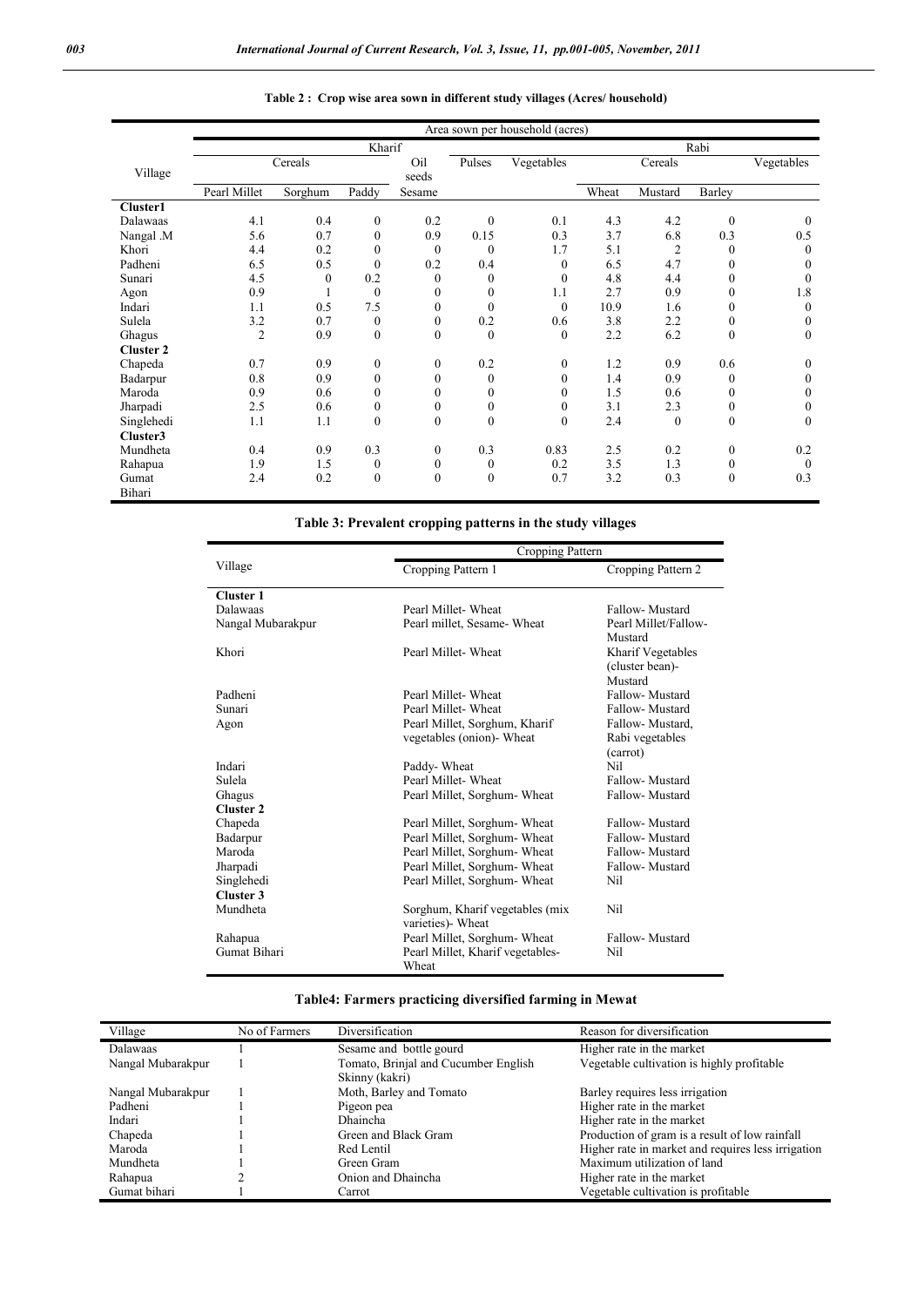| Constraints                                                  | Cluster   |           |           |
|--------------------------------------------------------------|-----------|-----------|-----------|
|                                                              | Cluster 1 | Cluster 2 | Cluster 3 |
| Non availability of machinery                                | 50        | 10        | 9         |
|                                                              | (55.55)   | (20.0)    | (30.0)    |
| Non availability of fodder for animals                       | 21        | 13        | ◠         |
|                                                              | (29.6)    | (43.3)    | (36.4)    |
| Non availabilty of fodder for animals and fuel for household | 26        |           |           |
|                                                              | (36.6)    | (26.7)    | (27.3)    |
| Need for increased ploughing                                 |           |           |           |
|                                                              | (11.3)    | (0)       | (0)       |
| Termite problem                                              | 10        | 8         | 6         |
|                                                              | (14.1)    | (26.7)    | (27.3)    |
| Affects sowing of next crop                                  |           |           |           |
|                                                              | (8.5)     | (3.3)     | (0)       |
| No constraint                                                |           |           |           |
|                                                              | (0)       | (0)       | (9.1)     |
| Total households                                             |           | 30        | 22        |

#### **Table 6: Constraints in the adoption of conservation agriculture**

**Use of sensible crop rotation:** Growing of diversity of crops on the same piece of land in each cropping season is another principle of CA; it is the use of sensible and profitable crop rotations. It has been analysed on the basis of prevalent cropping pattern and extent of diversification in the study area

### **Cropping Pattern of Mewat (village-wise)**

Table shows area sown per household for cereals, pulses and vegetables grown in each of the 17 villages of Mewat separately for kharif and Rabi seasons. An average household in Dalawaas sows pearl millet, sorghum, sesame, wheat and mustard in 4.1, 0.4, 0.2, 4.3 and 4.2 acres of land respectively. Hence, it is clear that a farmer in Dalawaas sows primarily 3 crops namely pearl millet, wheat and mustard. In fact, it is further clear from the table that farmer makes full utilization of land in Rabi season by sowing wheat (4.3 acres) and mustard (4.2 acres) whereas some part of the land is kept fallow in Kharif season by sowing only pearl millet. Hence two prominent cropping patterns in Dalawaas are pearl milletwheat and fallow- mustard. Similar is the case with Padheni, Sunari and Sulela. As far as the cropping pattern of Nangal Mubarakpur is concerned, it can be seen from the table that on average pearl millet and sesame is sown in around 6.5 acres of land in kharif followed by sowing of wheat on 3.7 acres in rabi and the remaining land of 2.8 acres is either used for sowing of mustard or is kept fallow in rabi. Crops that are primarily grown in Khori include pearl millet, wheat and mustard among cereals and cluster beans among vegetables. Two cropping patterns that are visible from table consist of pearl millet (4.4 acres) in kharif followed by wheat (5.1 acres) in rabi and cluster beans (1.7 acres) in kharif followed by mustard (2 acres) in rabi. Coming to the cropping pattern of Agon, onion and carrot are the vegetables grown in kharif and rabi respectively. A farmer in Agon on average sows pearl millet, sorghum and onion in 3 acres of land together in kharif followed by wheat (2.7 acres) in rabi. However, some part is kept fallow in kharif by an average farmer in Agon on which mustard and carrot are grown in rabi. Cropping pattern of paddy- wheat for Indari and pearl millet, sorghum- wheat for Singlehedi is quite evident from the above table. Ghagus, Chapeda, Badarpur, Maroda, Jharpadi and Rahapua witness two cropping patterns namely pearl millet along with sorghum followed by wheat and fallow- mustard. Gumat Bihari and

Mundheta witness cereal and kharif vegetable based cropping pattern. Hence Dalawaas,Nangal Mubarakpur, Padheni, Sunari, Sulela, Indari, Ghagus, Chapeda, Badarpur, Maroda, Jharpadi, Rahapua and Singlehedi witness cereal based cropping pattern whereas Khori, Agon, Mundheta and Gumat Bihari witness a mix of cereal and vegetable based cropping pattern

### **Diversified Farming**

A very small proportion of the households in sample villages of Mewat practice diversified farming. Table 4 shows that only 11 out of 170 farmers grow crops that are different from the crops grown by their fellow farmers belonging to the same village. Crops that are prevalent in the cropping pattern of the most of the villages consist of pearl millet, sorghum, wheat and mustard with paddy, sesame and vegetables forming part of cropping pattern for some of the villages. Table shows that pulses, vegetables and cover crops are the broad categories of diversified crops. Some of the common reasons for diversification include higher prices in market, lack of rainfall and poor irrigation facility. None of the farmer is aware of how systematic and calculated diversification can help moderate possible weed, disease, pest problems and improve soil quality.

### **Perception of farmers on conservation agriculture**

Majority of farmers in the sample villages of Mewat agree that retention of crop residue improves soil fertility.

### **Constraints**

Constraints that prevent farmers from adopting CA practices on the field are summarised in the table6.One of the biggest constraints in the adoption of zero tillage in Mewat observed during the base line survey was that of unavailability of machinery. Its popularity in Indari is mainly due to the prevalence of paddy- wheat cropping pattern with machinery being hired mainly on rent. Though majority of farmers in Mewat feel that retaining crop residue helps in improving soil fertility but still it was found that hardly 2% of the farmers leave wheat and mustard straw on the field. Out of all those farmers who felt that retention of residue is important majority complaint of non availability of fodder for animals and fuel